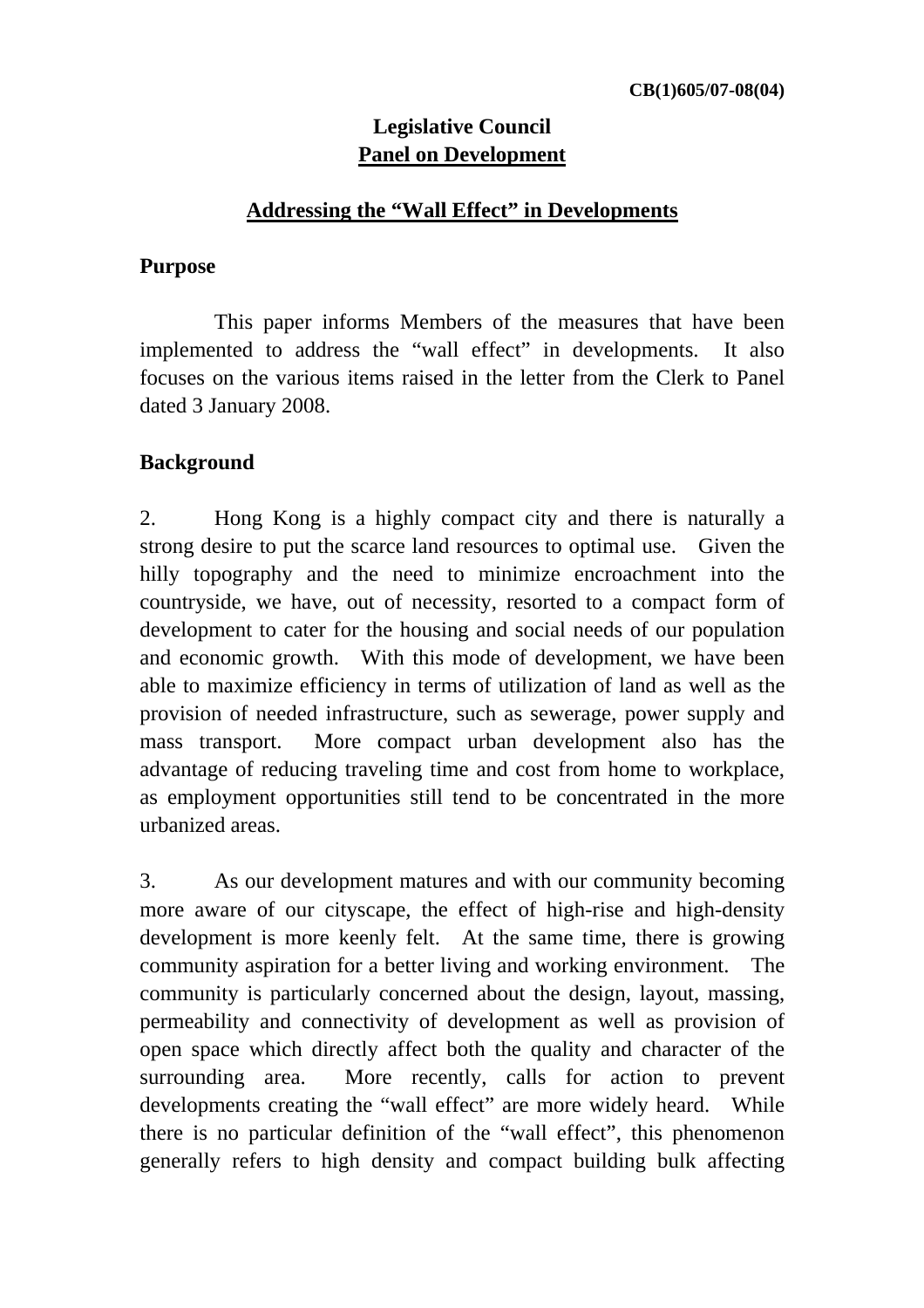ventilation to residents living in the vicinity. Our challenge is to balance the social, environmental and economic needs of the community in order to support our future growth and yet achieve a quality environment to meet the community aspiration. Constrained by existing street layout and private property interests, it is not always possible to re-plan our old urban fabric to meet new expectations. However, there is scope to apply new planning measures to address the concern to a certain extent.

### **Promoting Sustainable and Balanced Developments**

4. Over the years, we have put forward various planning measures to promote sustainable planning and building designs to achieve our planning goal. Among these measures are the promulgation, and regular updating, of the Hong Kong Planning Standards and Guidelines (HKPSG) which set out the criteria for determining the scale, location and site requirements of various land uses and facilities, including the standards for residential densities, open space and greening provisions.

5. In 2003, after thorough public consultation, we introduced the Urban Design Guidelines setting out the major urban design considerations and the broad framework for urban design assessment in the HKPSG. The considerations include general massing and disposition of buildings, stepped height profile for the protection of the ridgelines and the harbour view, provision of breezeways, view corridors, setback of buildings at street level, etc. In accordance with the Urban Design Guidelines, in the planning of new development, due regard needs to be given to the layout and disposition of buildings; the possible impact on the surrounding areas, particularly those in respect of visual quality and air ventilation will also need to be assessed.

6. In the Team Clean report published in August 2003, we undertook to examine the practicality of stipulating air ventilation assessment (AVA) as one of the considerations for all major development or redevelopment proposals in future planning. In the "First Sustainable Development Strategy for Hong Kong" promulgated by the Office of the Chief Secretary for Administration in May 2005, a strategic objective to promote sustainable urban planning and design practices was set out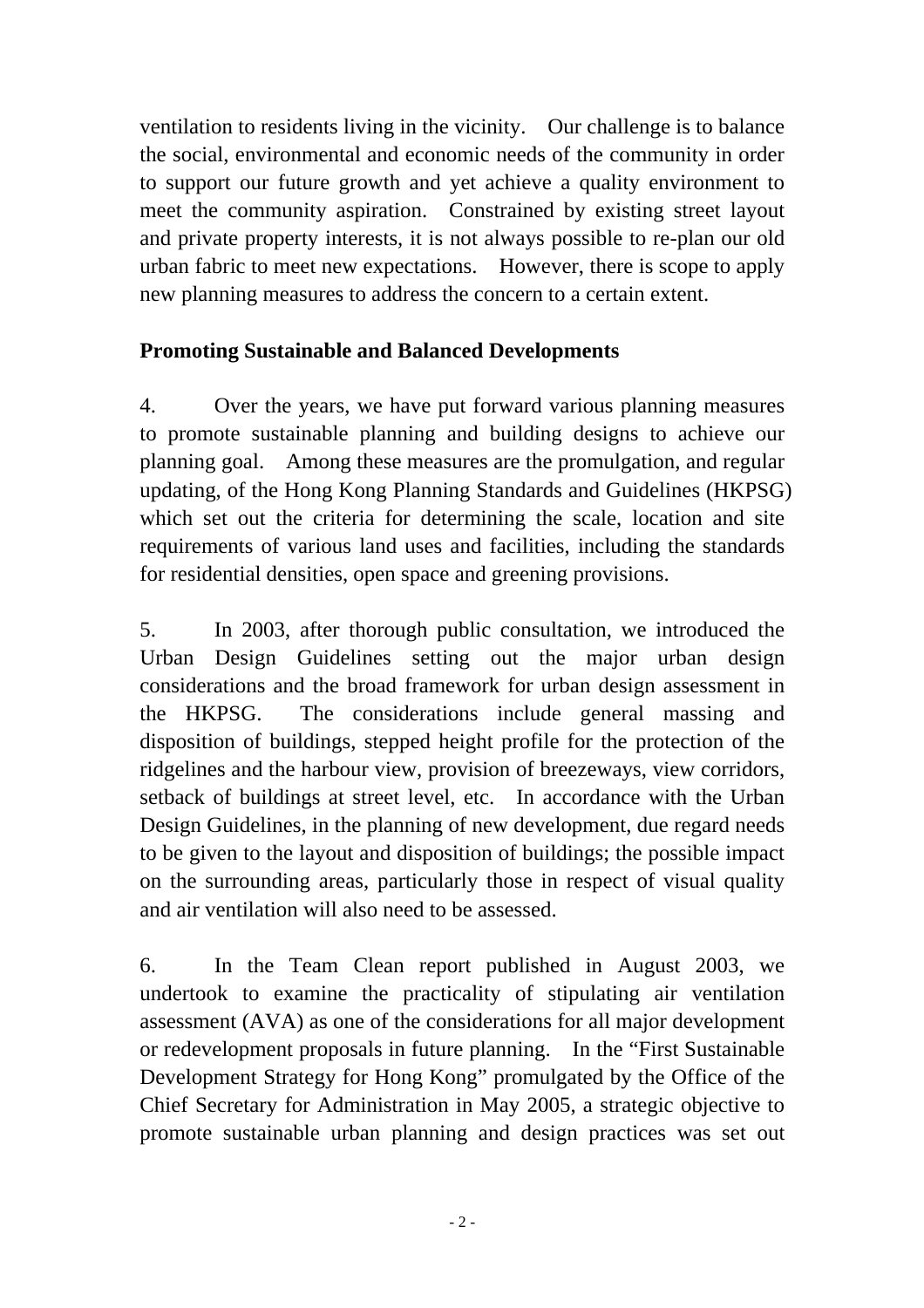amongst other objectives with special regard to issues such as buildings affecting view corridors or restricting air flow.

7. A "Feasibility Study for Establishment of AVA System" (AVA Study) was commissioned by the Planning Department (PlanD) in 2003. Following the completion of the AVA Study in late 2005, the performance-based AVA methodology and a set of qualitative guidelines to achieve better air ventilation objectives were incorporated in the HKPSG and promulgated in August 2006.

## **Measures**

8. In July 2006, the then Housing, Planning and Lands Bureau and the then Environment, Transport and Works Bureau jointly issued a Technical Circular specifically on air ventilation assessments (Technical Circular). Under this Technical Circular, air ventilation is formally recognized as one of the considerations in the planning of major development and redevelopment proposals. Proponent departments / bureaux or authorities responsible for major government projects are required to undertake AVA and ensure that air ventilation impact is given due consideration in the planning and design of the projects.

9. The promulgation of this Technical Circular demonstrates the Administration's resolve to take the lead in undertaking AVA in the planning of major development projects and in plan-making. In addition to the AVA undertaken for the Kai Tak Planning Review, AVA was also conducted for the government sale site at Oil Street, North Point, and for the Central Government Complex at Tamar. AVA will also be conducted for the government sale site at the ex-North Point Estate and the forthcoming Central Reclamation Urban Design Study.

10. The Technical Circular provides a clear framework and timely internal guideline for including AVA in major government projects. We encourage quasi-government organizations and the private sector to include AVA in the planning and design of their projects on a voluntary basis. In the case of redevelopment projects, the Urban Renewal Authority has adopted the guidelines set out in the Technical Circular and conducts AVA for large scale projects under planning, e.g. the Peel Street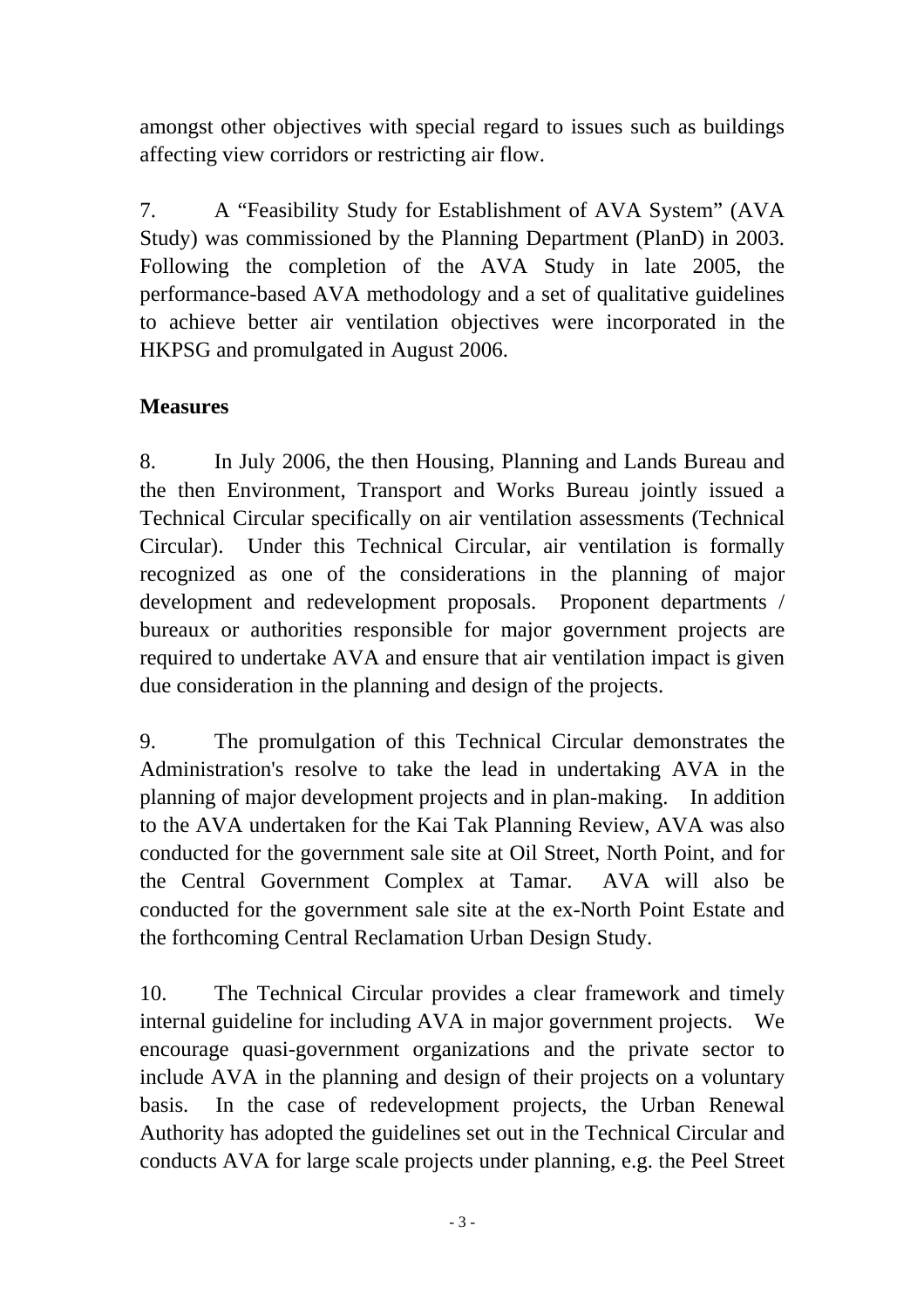/ Graham Street and Lee Tung Street projects and the Kwun Tong Town Centre redevelopment. For railway property development without approved planning schemes (including new railway extensions), the MTRC takes into account the government guidelines on air ventilation in the planning and design of the projects, and conducts AVA for its projects, where required.

#### **The 2007-08 Policy Address**

11. In his 2007-08 Policy Address, the Chief Executive (CE) also acknowledged the over the past few years, the public had raised concerns about the "wall effect" caused by high-density buildings, affecting ventilation and leading to a rise in temperature. He said that despite the absence of a scientific definition of the "wall effect", we believed that a slight reduction of development density could increase the distance between buildings and upgrade building design. This would enhance the vista of the buildings and improve ventilation.

12. To meet the CE's pledge for a quality city environment, PlanD, under the steer of the Development Bureau, has commenced the review of outline zoning plans (OZPs) of various districts in a gradual and prioritized manner and, where justified, will revise the relevant planning parameters to lower the development density. We are also reviewing the approved schemes of above-station property development projects at the Nam Cheong Station and the Yuen Long Station along the West Rail, with a view to lowering their development densities. We have recently reviewed the development densities and building heights permissible for a number of Government sale sites. The Town Planning Board (TPB) has also taken the initiative of reviewing and amending OZPs to incorporate suitable planning parameters that best serve our planning intention in guiding future developments and meeting the aspiration of the community. Such measures will help address any cases about the "wall effect".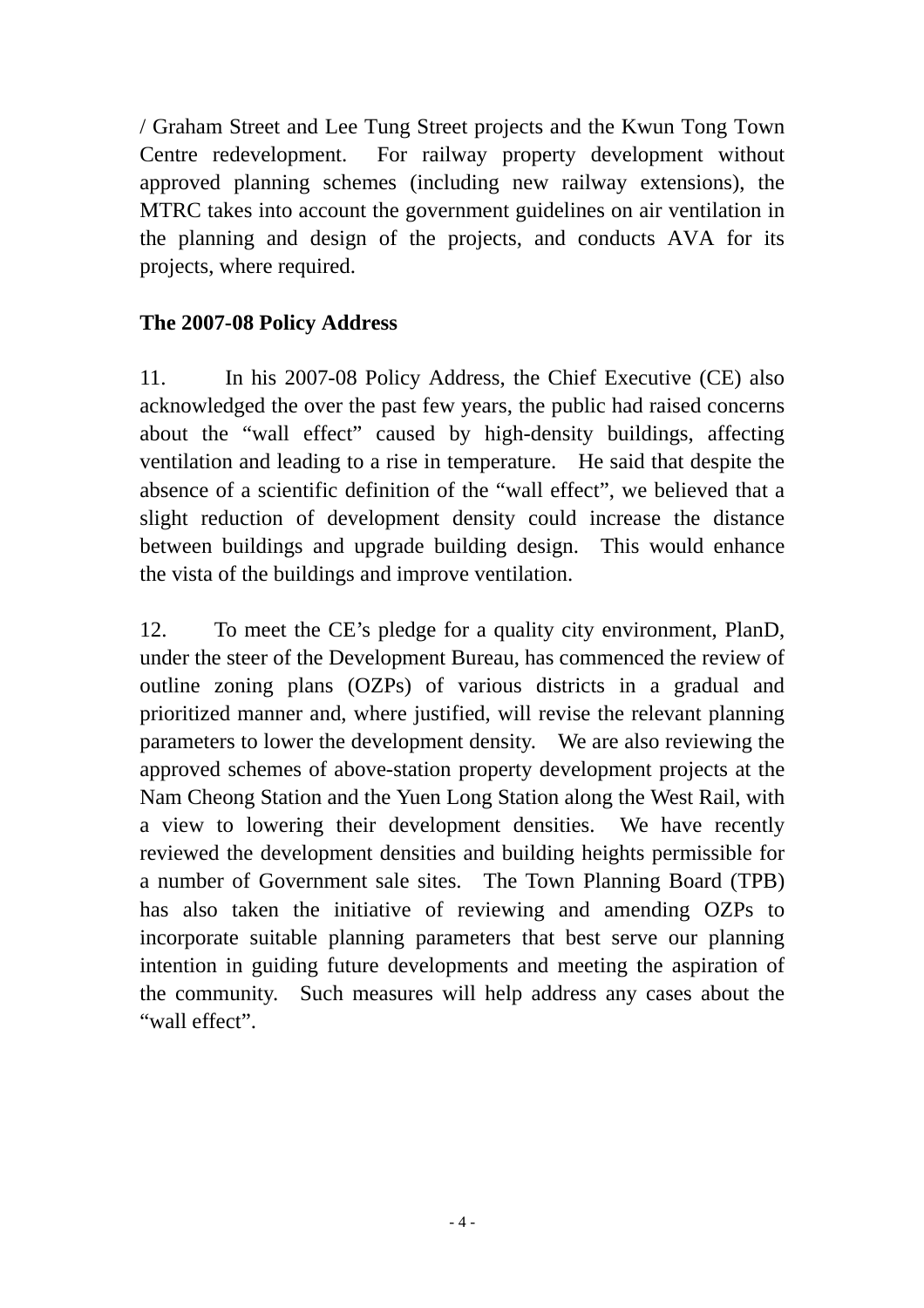**(a) whether the Government will conduct Air Ventilation Assessment (AVA) in respect of all government sites that have been or are to be included in the Application List; if not, what are the criteria for determining whether an AVA should be conducted for a particular site** 

13. Land sale sites included in the Application List have to comply with the land use zonings, planning intentions, development restrictions and other provisions (hereinafter called the requirements) as stipulated on the relevant OZP and approved departmental plans. The Government has observed the Technical Circular on AVA issued in July 2006 in deciding whether to undertake AVA for individual land sale sites from the 2007-08 Application List onwards. Where necessary, we will conduct an AVA to assess the impact of the development on the pedestrian wind environment and include the relevant restrictions in the Conditions of Sale of the land sale site to ensure that air ventilation in the surrounding area would not be adversely affected.

## **(b) what development parameters would be included in the Conditions of Sale to prevent a wall effect**

14. There is no standard and precise scientific definition of the "wall effect" but we understand that the public concern on the subject is mainly related to the visual and air ventilation impacts of developments. Before the inclusion of the land sale sites in the Application List, relevant Government departments will ensure that the development of the sites will comply with the requirements of the relevant OZP and approved departmental plans. Appropriate development parameters, for example site coverage, maximum gross floor area/plot ratio, building height, podium size, non-building area, building set-back, etc. will also be specified in the Conditions of Sale, having regard to the site conditions. All these development parameters will be specified in the Conditions of Sale of the land sale sites in the Application List and are uploaded onto the Lands Department (LandsD)'s website, when the sites are ready for application. These measures would help to ensure that the future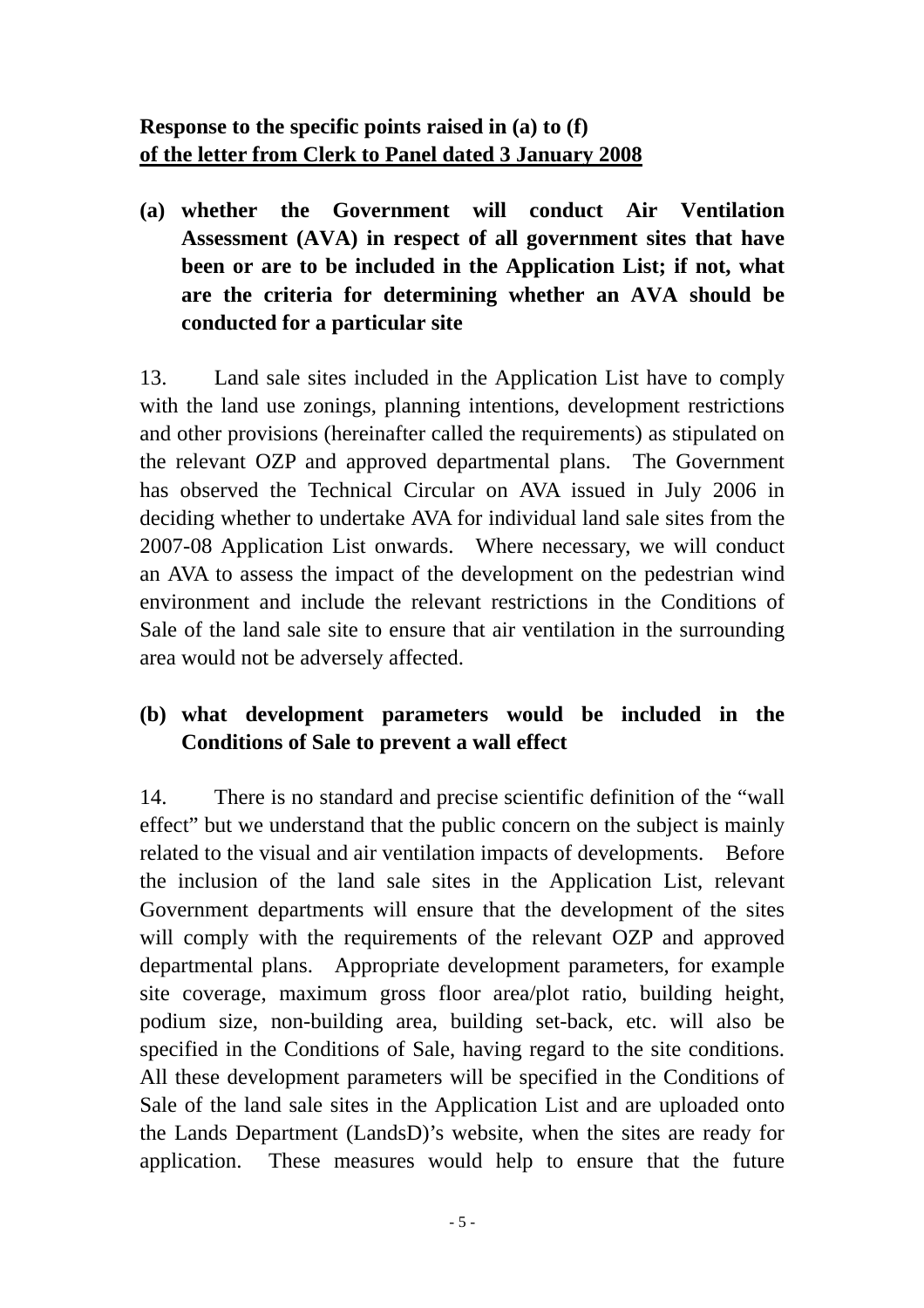development of land sale sites would not cause adverse visual and air ventilation impacts on the surrounding areas.

# **(c) for sites to be redeveloped through modification of the lease conditions of the respective lots, what measures the Government can and will take to prevent the new developments from creating a wall effect**

15. Redevelopment of private lots also has to comply with the requirements of the relevant OZP and approved departmental plans. Lease modifications are subject to Government approval.

16. In processing applications for lease modification, relevant Government departments will review the site particulars to ensure that the proposed lease modification will comply with the requirements of the relevant OZP and approved departmental plans. Appropriate development parameters, similar to those for land sale sites as set out in paragraph 14 above, will be included in the lease conditions for the redevelopment to ensure that the proposed redevelopment would not bring about adverse visual and ventilation impacts on the surrounding areas.

17. LandsD circulates lease modification applications to PlanD and other departments concerned for comments. The planning parameters and other requirements as recommended by the departments, including those put forward by PlanD in addressing the "wall effect", will be reflected in the modified lease, as appropriate.

# **(d) what is the present position regarding the planning and design of the property development projects at Nam Cheong and Yuen Long Stations as well as other railway development projects that may potentially be developed into buildings creating a wall effect**

18. The Government is liaising with MTRC on the review of the development density and improvement of the overall layout design of the proposed Nam Cheong Station and Yuen Long Station developments. The reduction in development density will be site-specific, as each site has its own special features and surrounding environment. A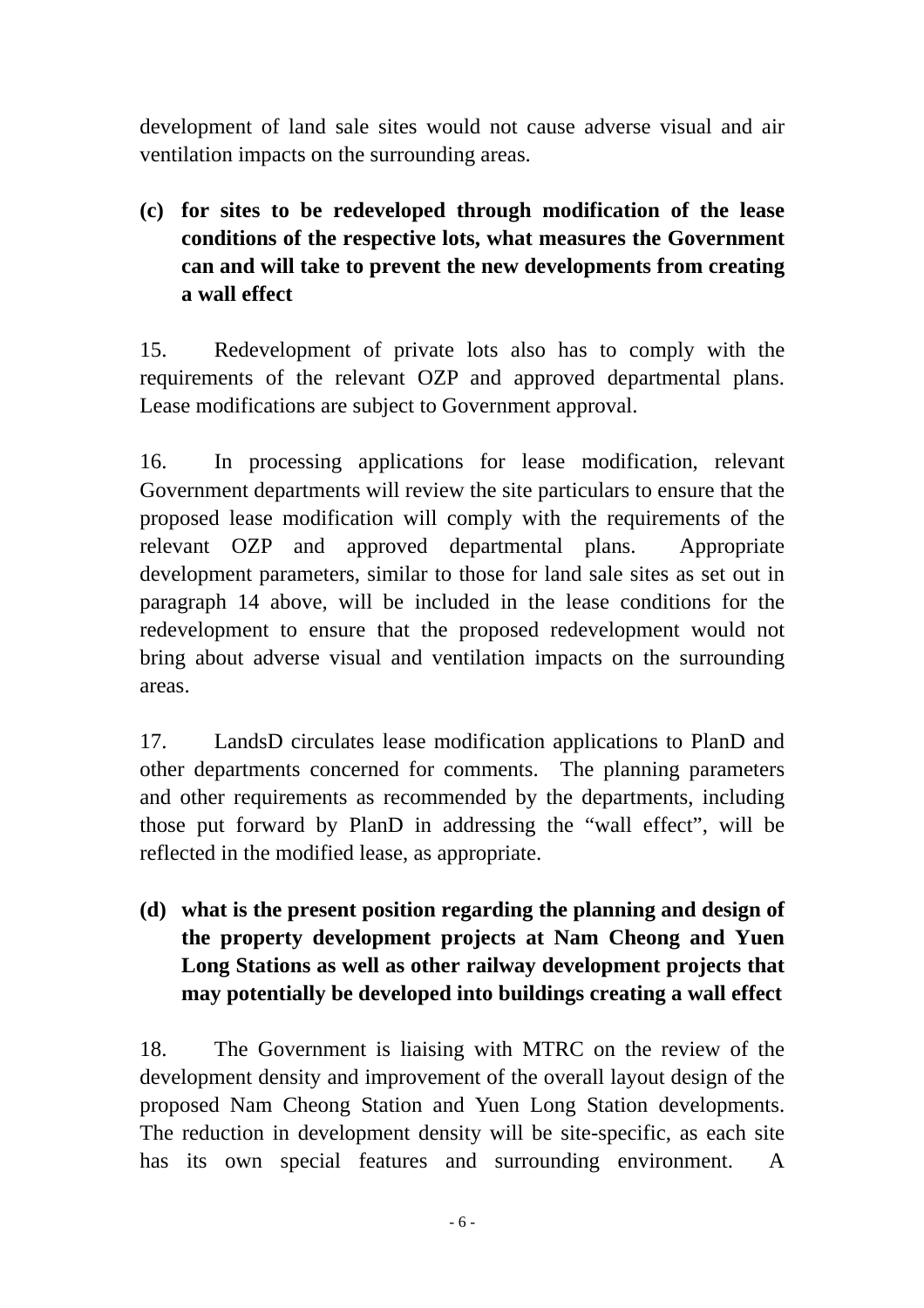comprehensive design review for the two projects is being conducted by MTRC. Various measures, such as possible reduction in building blocks, review of building heights, adjustment of the building block arrangement, reduction of car parking provisions etc., are under consideration. Various technical assessments, including air ventilation assessment, will be carried out to substantiate technical feasibility of the initial improvement options, before further discussion with the Government, engagement with the local community and revising the Master Layout Plan (MLP) for submission to the TPB.

19. For other existing projects with approved planning schemes, they should be allowed to proceed. For these projects, relevant environmental considerations will have been incorporated in the scheme design, and fine-tuning of schemes will be made at the detailed design stage for continuous design improvement. Projects without approved planning schemes (including new railway extensions) will be planned and designed following the latest planning standards and design guidelines, including the undertaking of air ventilation assessments where required.

### **(e) what is the progress of the comprehensive review of the existing Outline Zoning Plans to provide clear development restrictions to guide individual developments**

20. As pledged in the 2007-08 Policy Address, the Government will review the OZPs of various districts in a progressive manner and, where justified, review the relevant planning parameters to lower the development density. Priority is given to reviewing areas with potential land sale sites, areas subject to high development or redevelopment pressure and areas of special setting and character (e.g. areas around Victoria Harbour and within view corridors to important ridgelines) which warrant particular attention. Since December 2006, five OZPs (for North Point, Wong Nai Chung, Homantin, Ma Tau Kok and Yuen Long) have been reviewed and amendments made to incorporate development restrictions. Comprehensive review of 53 other OZPs will be undertaken to incorporate appropriate development restrictions progressively.